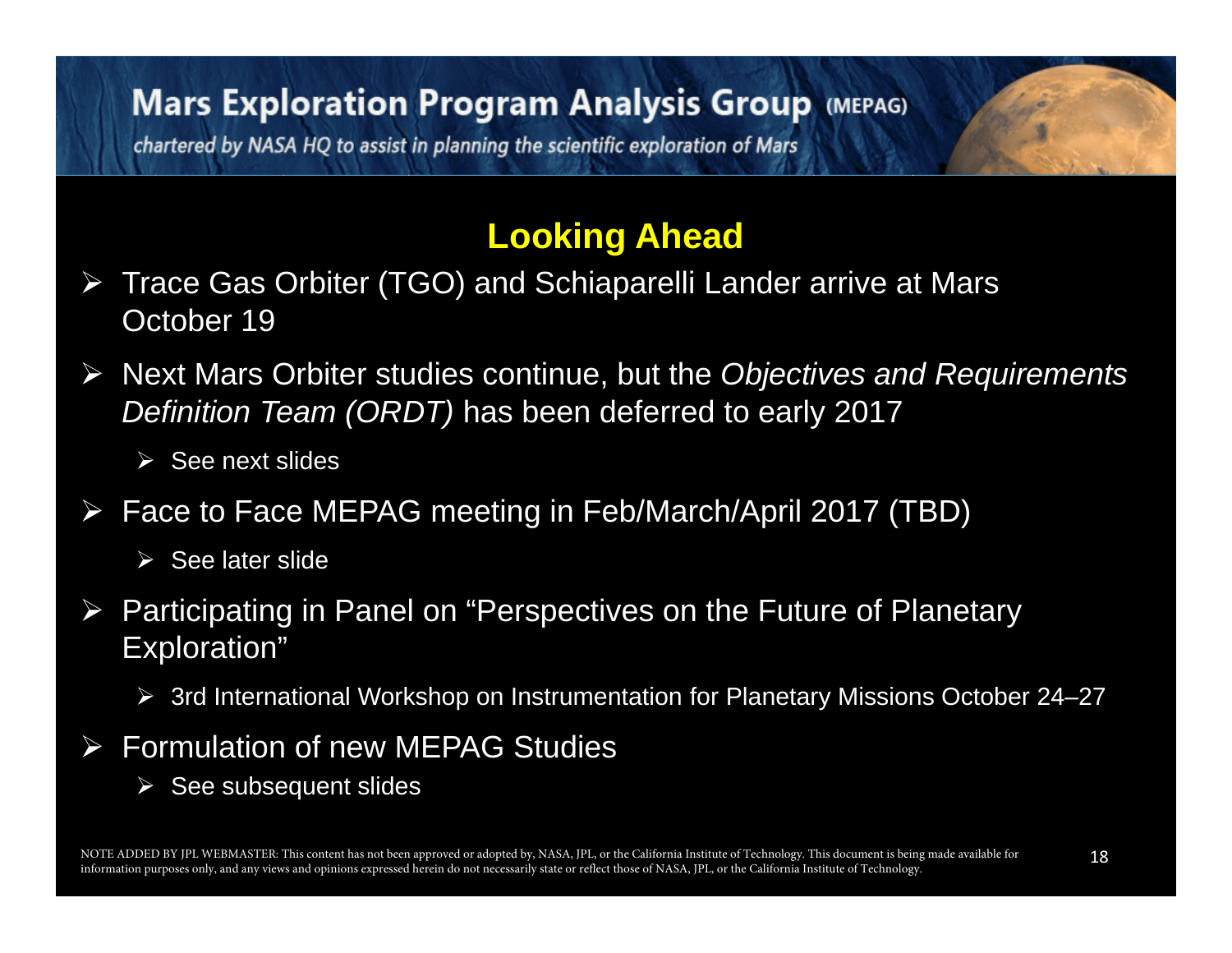### **Mars Exploration Program Analysis Group (MEPAG)**

chartered by NASA HQ to assist in planning the scientific exploration of Mars

# **Future MEPAG Studies**

 $\checkmark$ Next Mars Orbiter Science Team Organization / solicitation (AO)

- $\blacktriangleright$  Studies in Preparation for next Decadal, NF candidates
	- •Polar/Ice Science: Objectives and Mission Concepts
	- $\bullet$  Astrobiology: How to search for extant life?
		- Follow-on to Biosignatures workshop? To Special Regions SAG?
	- $\bullet$ Network Science
	- $\bullet$ Others?
- $\blacktriangleright$  Other possible topics for MEPAG Study
	- $\bullet$  HEO: Coordinate with Ben Bussey (e.g., science using proximity telerobotics); major meetings coming up may help refine topics
	- $\bullet$ Small Satellite concepts for future observations
	- $\bullet$ Ancillary science on the MAV-lander
	- $\bullet$  Planetary Protection: Are there additional analysis activities (like a special regions study)?